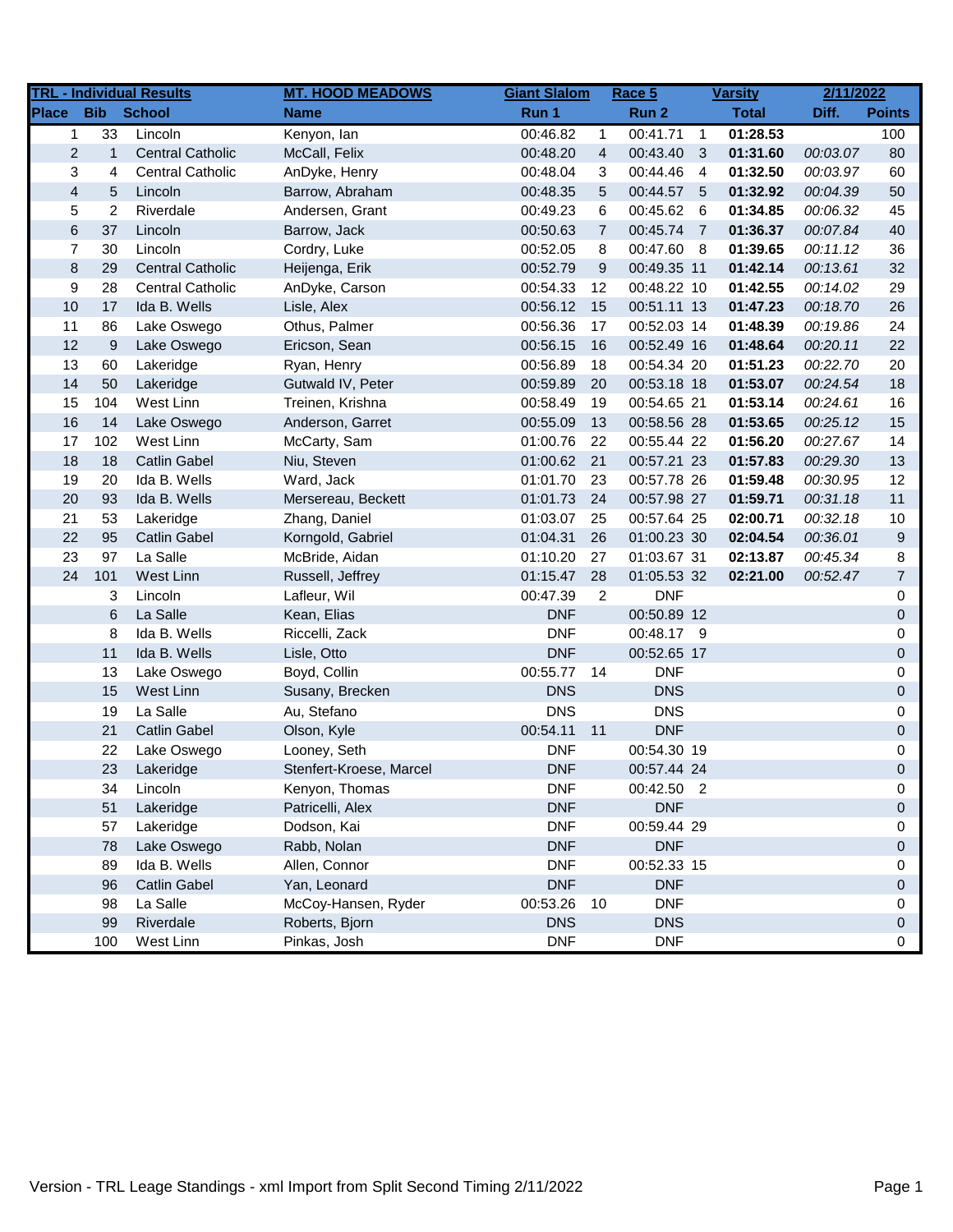|                         |            | <b>TRL - Individual Results</b> | <b>MT. HOOD MEADOWS</b> | <b>Giant Slalom</b> |                | Race 5      |                            | $g$          | 2/11/2022 |                |
|-------------------------|------------|---------------------------------|-------------------------|---------------------|----------------|-------------|----------------------------|--------------|-----------|----------------|
| <b>Place</b>            | <b>Bib</b> | <b>School</b>                   | <b>Name</b>             | Run 1               |                | Run 2       |                            | <b>Total</b> | Diff.     | <b>Points</b>  |
| 1                       | 16         | Lincoln                         | Ball, Alex              | 00:55.19            | $\mathbf{1}$   | 00:49.29    | $\overline{1}$             | 01:44.48     |           | 100            |
| $\overline{c}$          | 12         | Lake Oswego                     | Knudsen, Will           | 00:55.72            | $\overline{2}$ | 00:51.22    | $\overline{\phantom{0}}^2$ | 01:46.94     | 00:02.46  | 80             |
| 3                       | 80         | Lake Oswego                     | Wood, Maxwell           | 00:58.26            | 4              | 00:55.62    | $\overline{4}$             | 01:53.88     | 00:09.40  | 60             |
| $\overline{\mathbf{4}}$ | 36         | Lincoln                         | Morse, Sebastian        | 01:00.63            | 5              | 00:54.85    | 3                          | 01:55.48     | 00:11.00  | 50             |
| 5                       | 90         | Ida B. Wells                    | Sorenson, Hunter        | 01:04.39            | 10             | 00:55.84    | 6                          | 02:00.23     | 00:15.75  | 45             |
| $\,6$                   | 61         | Lakeridge                       | Sahyoun, Henry          | 01:02.16            | $\overline{7}$ | 00:59.29    | $\overline{7}$             | 02:01.45     | 00:16.97  | 40             |
| $\overline{7}$          | 49         | Lakeridge                       | Brazil, Benjamin        | 01:06.16            | 13             | 01:00.18    | - 8                        | 02:06.34     | 00:21.86  | 36             |
| $\bf 8$                 | 47         | Lakeridge                       | Allison, John           | 01:05.39            | 11             | 01:01.16 10 |                            | 02:06.55     | 00:22.07  | 32             |
| 9                       | 76         | Lake Oswego                     | Davis, Logan            | 01:05.72            | 12             | 01:00.93 9  |                            | 02:06.65     | 00:22.17  | 29             |
| 10                      | 41         | Lincoln                         | Thorpe, Jasper          | 01:06.75            | 14             | 01:03.94 13 |                            | 02:10.69     | 00:26.21  | 26             |
| 11                      | 32         | Lincoln                         | Henry, John             | 01:09.59            | 19             | 01:02.68 12 |                            | 02:12.27     | 00:27.79  | 24             |
| 12                      | 64         | Lakeridge                       | Ansari, Quinn           | 01:12.91            | 26             | 01:01.51 11 |                            | 02:14.42     | 00:29.94  | 22             |
| 13                      | 74         | Lake Oswego                     | Braun, Eli              | 01:08.84            | 15             | 01:05.82 16 |                            | 02:14.66     | 00:30.18  | 20             |
| 14                      | 84         | Lake Oswego                     | Looney, Bryce           | 01:09.01            | 16             | 01:06.11 17 |                            | 02:15.12     | 00:30.64  | 18             |
| 15                      | 44         | Lakeridge                       | Detweiler-Bedell, Rory  | 01:11.09            | 20             | 01:04.69 14 |                            | 02:15.78     | 00:31.30  | 16             |
| 16                      | 58         | Lakeridge                       | Kainoa, Kimo            | 01:11.77            | 23             | 01:05.08 15 |                            | 02:16.85     | 00:32.37  | 15             |
| 17                      | 65         | Lakeridge                       | Corwin, Theo            | 01:09.40            | 18             | 01:08.04 24 |                            | 02:17.44     | 00:32.96  | 14             |
| 18                      | 73         | Lake Oswego                     | Beckley, Jackson        | 01:11.39            | 22             | 01:07.04 20 |                            | 02:18.43     | 00:33.95  | 13             |
| 19                      | 46         | Lakeridge                       | Van Epps, Ryan          | 01:12.76            | 25             | 01:06.25 18 |                            | 02:19.01     | 00:34.53  | 12             |
| 20                      | 85         | Lake Oswego                     | Meckel, Connor          | 01:12.00            | 24             | 01:07.63 21 |                            | 02:19.63     | 00:35.15  | 11             |
| 21                      | 45         | Lakeridge                       | Van Epps, Jackson       | 01:13.30            | 27             | 01:06.54 19 |                            | 02:19.84     | 00:35.36  | 10             |
| 22                      | 67         | Lakeridge                       | Howard, Patrick         | 01:13.54            | 28             | 01:08.01 23 |                            | 02:21.55     | 00:37.07  | 9              |
| 23                      | 55         | Lakeridge                       | Buchanan, Micah         | 01:14.90            | 29             | 01:07.66 22 |                            | 02:22.56     | 00:38.08  | 8              |
| 24                      | 83         | Lake Oswego                     | Fayette, Julien         | 01:18.00            | 32             | 01:09.16 26 |                            | 02:27.16     | 00:42.68  | $\overline{7}$ |
| 25                      | 66         | Lakeridge                       | Detweiler-Bedell, Roan  | 01:16.30            | 30             | 01:12.24 28 |                            | 02:28.54     | 00:44.06  | 6              |
| 26                      | 40         | Lincoln                         | Olbeter, Nikolas        | 01:19.56            | 33             | 01:12.10 27 |                            | 02:31.66     | 00:47.18  | 5              |
|                         | 7          | Lincoln                         | Pickett, Cole           | <b>DNS</b>          |                | <b>DNS</b>  |                            |              |           | 0              |
|                         | 24         | Ida B. Wells                    | Stitzel, Jackson        | <b>DNF</b>          |                | 00:55.81    | $5\phantom{.0}$            |              |           | 0              |
|                         | 25         | Lakeridge                       | Howell, Charlie         | <b>DNS</b>          |                | <b>DNS</b>  |                            |              |           | 0              |
|                         | 26         | Lincoln                         | Long, Milo              | <b>DNS</b>          |                | <b>DNS</b>  |                            |              |           | 0              |
|                         | 27         | Lincoln                         | Murphy, Nolan           | 01:02.35            | 9              | <b>DNF</b>  |                            |              |           | 0              |
|                         | 31         | Lincoln                         | Dickson, Carver         | <b>DNS</b>          |                | <b>DNS</b>  |                            |              |           | 0              |
|                         | 35         | Lincoln                         | Lahti, Cooper           | <b>DNS</b>          |                | <b>DNS</b>  |                            |              |           | 0              |
|                         | 38         | Lincoln                         | Brasket, Drew           | 01:21.13            | 34             | <b>DNF</b>  |                            |              |           | 0              |
|                         | 39         | Lincoln                         | Johnson, Alex           | <b>DNS</b>          |                | <b>DNS</b>  |                            |              |           | 0              |
|                         | 42         | Lincoln                         | Gauger, Kellan          | <b>DNS</b>          |                | <b>DNS</b>  |                            |              |           | 0              |
|                         | 43         | Lincoln                         | Henry, Isaac            | <b>DNS</b>          |                | <b>DNS</b>  |                            |              |           | 0              |
|                         | 48         | Lakeridge                       | Bowman, Brandt          | 01:09.38            | 17             | <b>DNF</b>  |                            |              |           | 0              |
|                         | 52         | Lakeridge                       | Warrens, Elliott        | <b>DNS</b>          |                | <b>DNF</b>  |                            |              |           | 0              |
|                         | 54         | Lakeridge                       | Andrews, Jack           | <b>DNF</b>          |                | 01:08.37 25 |                            |              |           | 0              |
|                         | 56         | Lakeridge                       | Polliack, Hewett        | <b>DNF</b>          |                | 01:15.05 29 |                            |              |           | 0              |
|                         | 63         | Lakeridge                       | Ansari, Cyrus           | 01:11.11            | 21             | <b>DNF</b>  |                            |              |           | 0              |
|                         | 68         | Lake Oswego                     | Collins, Drew           | 00:58.21            | 3              | <b>DSQ</b>  |                            |              |           | 0              |
|                         | 72         | Lake Oswego                     | Omdahl, Dawson          | 01:17.91            | 31             | <b>DSQ</b>  |                            |              |           | 0              |
|                         | 75         | Lake Oswego                     | Collins, Cameron        | 01:01.74            | 6              | <b>DNS</b>  |                            |              |           | 0              |
|                         | 77         | Lake Oswego                     | Dorazio, Giovanni       | <b>DNS</b>          |                | <b>DNS</b>  |                            |              |           | 0              |
|                         | 79         | Lake Oswego                     | Strande, Nicholas       | <b>DNS</b>          |                | <b>DNS</b>  |                            |              |           | 0              |
|                         | 81         | Lake Oswego                     | Crombie, Marcus         | <b>DNS</b>          |                | <b>DNS</b>  |                            |              |           | 0              |
|                         | 82         | Lake Oswego                     | Eftekhar, Rylan         | 01:22.87            | 35             | <b>DSQ</b>  |                            |              |           | 0              |
|                         | 87         | Lake Oswego                     | Ramsey, Connor          | <b>DNS</b>          |                | <b>DNS</b>  |                            |              |           | 0              |
|                         | 88         | Lake Oswego                     | Saefke, Parker          | <b>DNS</b>          |                | <b>DNS</b>  |                            |              |           | 0              |
|                         | 92         | Ida B. Wells                    | Maclean, William        | 01:02.17            | 8              | <b>DNF</b>  |                            |              |           | 0              |
|                         | 94         | Ida B. Wells                    | Vincent, Bryce          | <b>DNF</b>          |                | 01:34.32 30 |                            |              |           | 0              |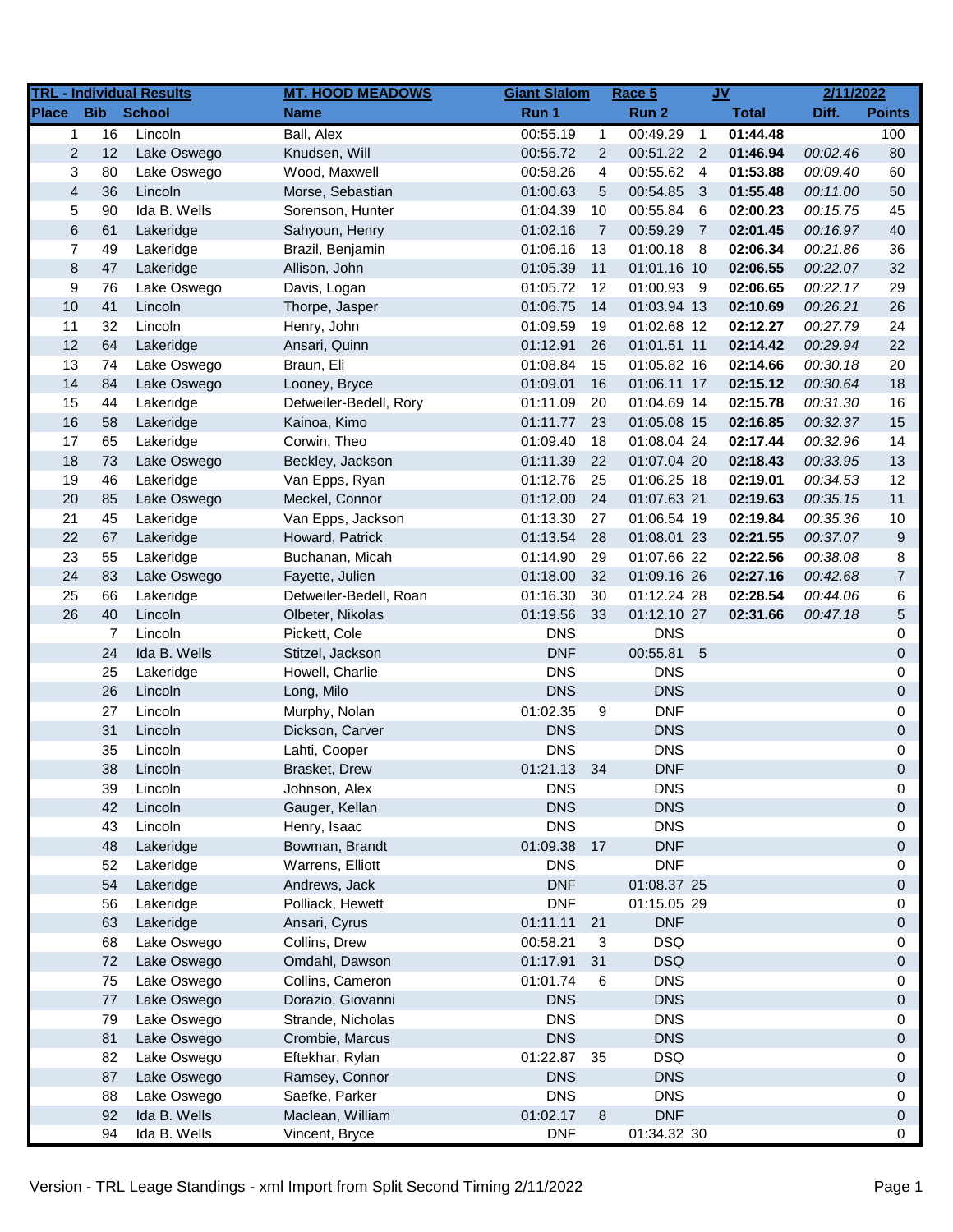| <b>TRL - Team Results</b>                                              |                              | Race 5                   |            | <b>MT. HOOD MEADOWS</b>       |                 |          |  |  |  |
|------------------------------------------------------------------------|------------------------------|--------------------------|------------|-------------------------------|-----------------|----------|--|--|--|
| <b>Varsity</b>                                                         |                              | <b>Giant Slalom</b>      |            | <b>MIDDLEFORK</b>             |                 |          |  |  |  |
| The Team's Total Time is the sum of best three times from each course. |                              |                          |            |                               |                 |          |  |  |  |
|                                                                        | Run 1                        | <b>Time</b>              |            | <b>Run 2</b>                  | <b>Time</b>     |          |  |  |  |
|                                                                        | <b>Team Lincoln</b>          | <b>Total</b>             | 04:31.34   |                               |                 | Rank 1   |  |  |  |
|                                                                        | 33 Kenyon, lan               | 00:46.82                 |            | 33 Kenyon, lan                | 00:41.71        |          |  |  |  |
|                                                                        | 3 Lafleur, Wil               | 00:47.39                 |            | 34 Kenyon, Thomas             | 00:42.50        |          |  |  |  |
|                                                                        | 5 Barrow, Abraham            | 00:48.35                 | 02:22.56   | 5 Barrow, Abraham             | 00:44.57        | 02:08.78 |  |  |  |
|                                                                        | <b>Team Central Catholic</b> | <b>Total</b>             | 04:45.11   | <b>Time Diff.</b>             | 00:13.77 Rank 2 |          |  |  |  |
|                                                                        | 4 AnDyke, Henry              | 00:48.04                 |            | 1 McCall, Felix               | 00:43.40        |          |  |  |  |
|                                                                        | 1 McCall, Felix              | 00:48.20                 |            | 4 AnDyke, Henry               | 00:44.46        |          |  |  |  |
|                                                                        | 29 Heijenga, Erik            | 00:52.79                 | 02:29.03   | 28 AnDyke, Carson             | 00:48.22        | 02:16.08 |  |  |  |
|                                                                        |                              |                          |            |                               |                 |          |  |  |  |
|                                                                        | <b>Team Lake Oswego</b>      | <b>Total</b>             | 05:25.83   | <b>Time Diff.</b>             | 00:54.49        | Rank 3   |  |  |  |
|                                                                        | 14 Anderson, Garret          | 00:55.09                 |            | 86 Othus, Palmer              | 00:52.03        |          |  |  |  |
|                                                                        | 13 Boyd, Collin              | 00:55.77                 |            | 9 Ericson, Sean               | 00:52.49        |          |  |  |  |
|                                                                        | 9 Ericson, Sean              | 00:56.15                 | 02:47.01   | 22 Looney, Seth               | 00:54.30        | 02:38.82 |  |  |  |
|                                                                        |                              |                          | 05:31.16   | <b>Time Diff.</b>             | 00:59.82        |          |  |  |  |
| Team                                                                   | Ida B. Wells                 | <b>Total</b><br>00:56.12 |            | 8 Riccelli, Zack              |                 | Rank 4   |  |  |  |
|                                                                        | 17 Lisle, Alex               |                          |            |                               | 00:48.17        |          |  |  |  |
|                                                                        | 20 Ward, Jack                | 01:01.70                 |            | 17 Lisle, Alex                | 00:51.11        |          |  |  |  |
|                                                                        | 93 Mersereau, Beckett        | 01:01.73                 | 02:59.55   | 89 Allen, Connor              | 00:52.33        | 02:31.61 |  |  |  |
|                                                                        | Team Lakeridge               | <b>Total</b>             | 05:44.81   | <b>Time Diff.</b>             | 01:13.47        | Rank 5   |  |  |  |
|                                                                        | 60 Ryan, Henry               | 00:56.89                 |            | 50 Gutwald IV, Peter          | 00:53.18        |          |  |  |  |
|                                                                        | 50 Gutwald IV, Peter         | 00:59.89                 |            | 60 Ryan, Henry                | 00:54.34        |          |  |  |  |
|                                                                        | 53 Zhang, Daniel             | 01:03.07                 | 02:59.85   | 23 Stenfert-Kroese, Marcel    | 00:57.44        | 02:44.96 |  |  |  |
|                                                                        |                              |                          |            |                               |                 |          |  |  |  |
|                                                                        | <b>Team West Linn</b>        | <b>Total</b>             | 06:10.34   | <b>Time Diff.</b>             | 01:39.00        | Rank 6   |  |  |  |
|                                                                        | 104 Treinen, Krishna         | 00:58.49                 |            | 104 Treinen, Krishna          | 00:54.65        |          |  |  |  |
|                                                                        | 102 McCarty, Sam             | 01:00.76                 |            | 102 McCarty, Sam              | 00:55.44        |          |  |  |  |
|                                                                        | 101 Russell, Jeffrey         | 01:15.47                 |            | 03:14.72 101 Russell, Jeffrey | 01:05.53        | 02:55.62 |  |  |  |
| Team                                                                   | <b>Catlin Gabel</b>          | <b>Total</b>             | <b>DNF</b> | <b>Time Diff.</b>             |                 | Rank 99  |  |  |  |
|                                                                        | 21 Olson, Kyle               | 00:54.11                 |            | 18 Niu, Steven                | 00:57.21        |          |  |  |  |
|                                                                        | 18 Niu, Steven               | 01:00.62                 |            | 95 Korngold, Gabriel          | 01:00.23        |          |  |  |  |
|                                                                        | 95 Korngold, Gabriel         | 01:04.31                 | 02:59.04   | 21 Olson, Kyle                | No Time         | 01:57.44 |  |  |  |
|                                                                        |                              |                          |            |                               |                 |          |  |  |  |
|                                                                        | Team La Salle                | <b>Total</b>             | <b>DNF</b> | <b>Time Diff.</b>             |                 | Rank 99  |  |  |  |
|                                                                        | 98 McCoy-Hansen, Ryder       | 00:53.26                 |            | 6 Kean, Elias                 | 00:50.89        |          |  |  |  |
|                                                                        | 97 McBride, Aidan            | 01:10.20                 |            | 97 McBride, Aidan             | 01:03.67        |          |  |  |  |
|                                                                        | 6 Kean, Elias                | No Time                  | 02:03.46   | 98 McCoy-Hansen, Ryder        | No Time         | 01:54.56 |  |  |  |
|                                                                        |                              |                          |            |                               |                 |          |  |  |  |
| Team                                                                   |                              | <b>Total</b>             |            | <b>Time Diff.</b>             |                 |          |  |  |  |
|                                                                        |                              |                          |            |                               |                 |          |  |  |  |
|                                                                        |                              |                          | 00:00.00   |                               |                 | 00:00.00 |  |  |  |
|                                                                        |                              |                          |            |                               |                 |          |  |  |  |
| Team                                                                   |                              | <b>Total</b>             |            | <b>Time Diff.</b>             |                 |          |  |  |  |
|                                                                        |                              |                          |            |                               |                 |          |  |  |  |
|                                                                        |                              |                          |            |                               |                 |          |  |  |  |
|                                                                        |                              |                          | 00:00.00   |                               |                 | 00:00.00 |  |  |  |
|                                                                        |                              |                          |            |                               |                 |          |  |  |  |